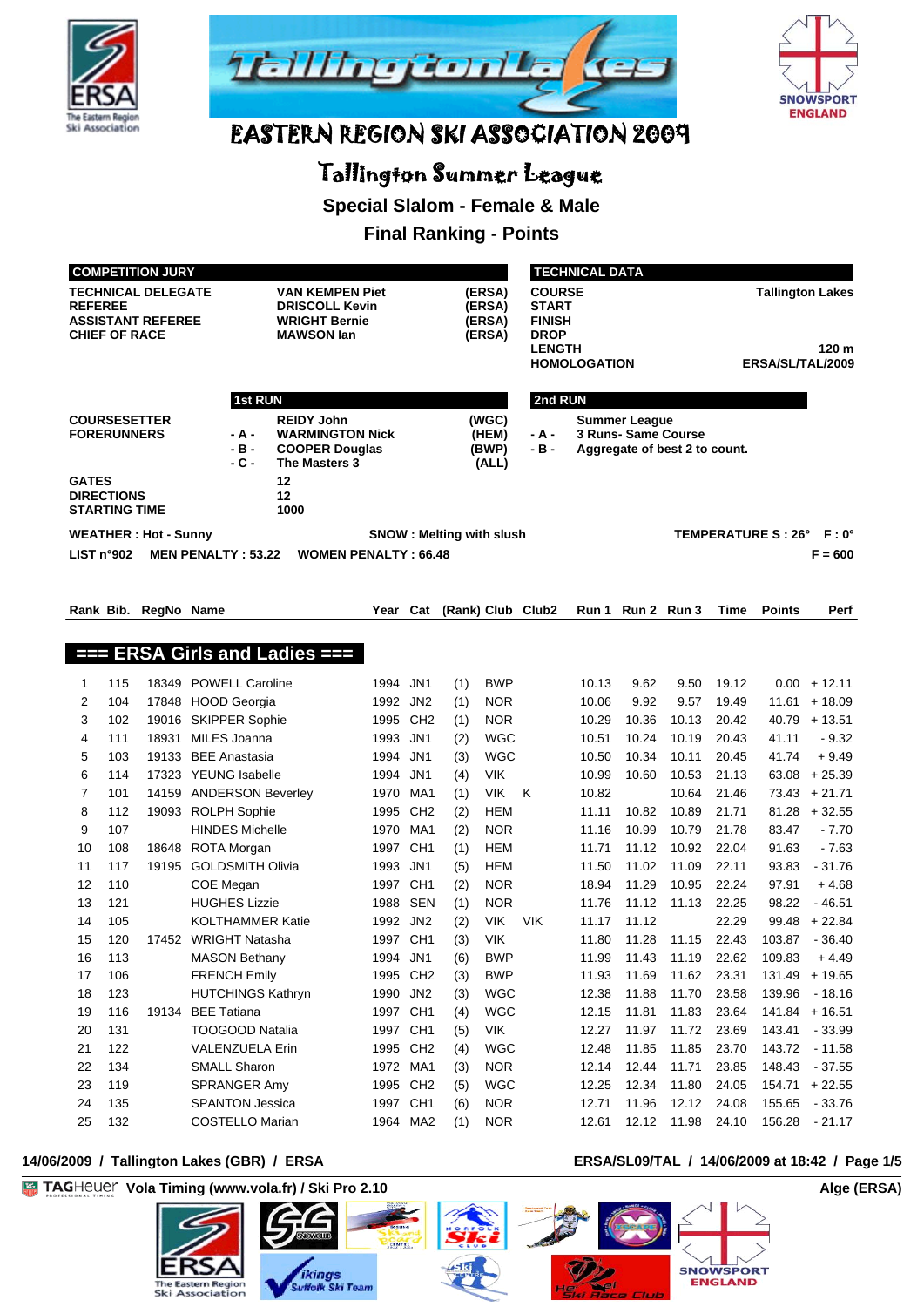# Tallington Summer League

**Special Slalom - Female & Male**

**Final Ranking - Points**

| Rank Bib. |     | RegNo Name             |                           | Year     | Cat             |     |            | (Rank) Club Club2 | Run 1 | Run 2 Run 3 |             | Time  | <b>Points</b> | Perf             |
|-----------|-----|------------------------|---------------------------|----------|-----------------|-----|------------|-------------------|-------|-------------|-------------|-------|---------------|------------------|
|           |     |                        |                           |          |                 |     |            |                   |       |             |             |       |               |                  |
| 26        | 127 |                        | <b>SAMPSON Melissa</b>    | 1971     | MA1             | (4) | <b>NOR</b> |                   | 12.56 | 12.14       | 12.10       | 24.24 | 160.67        | $-7.35$          |
| 27        | 126 |                        | DANBURY Hannah            | 1996     | CH <sub>2</sub> | (6) | <b>WGC</b> |                   | 12.68 | 12.13       | 12.18       | 24.31 | 162.87        | $+0.34$          |
| 28        | 133 |                        | <b>MILES Alison</b>       | 1996     | CH <sub>2</sub> | (7) | <b>WGC</b> |                   | 12.71 | 12.59       | 12.43       | 25.02 | 185.15        | $+6.98$          |
| 29        | 129 | 19692                  | <b>MAWSON Louise</b>      | 1994     | JN <sub>1</sub> | (7) | <b>WGC</b> |                   | 12.96 | 12.49       | 12.60       | 25.09 |               | 187.34 + 13.29   |
| 30        | 124 |                        | <b>GINN Lizzie</b>        | 1994     | JN1             | (8) | <b>WGC</b> |                   | 13.07 | 12.73       | 12.64       | 25.37 |               | $196.13 + 36.30$ |
| 31        | 130 |                        | <b>SAUNDERS Emily</b>     | 1999     | BG <sub>2</sub> | (1) | <b>WGC</b> |                   | 13.54 | 12.70       | 12.73       | 25.43 | 198.01        | $+21.63$         |
| 32        | 136 |                        | <b>HEYMOZ Yvette</b>      | 1995     | CH <sub>2</sub> | (8) | <b>WGC</b> |                   | 13.19 | 12.84       | 12.71       | 25.55 | 201.78        | $+9.70$          |
| 33        | 128 | 18640                  | <b>BIERRUM Natasha</b>    | 1996     | CH <sub>2</sub> | (9) | <b>HEM</b> |                   | 13.04 | 13.09       | 12.60       | 25.64 | 204.60        | $+34.86$         |
| 34        | 139 |                        | LILLYWHITE Alex           | 1999     | BG <sub>2</sub> | (2) | <b>VIK</b> |                   | 13.53 | 13.03       | 12.78       | 25.81 | 209.94        | $-42.65$         |
| 35        | 137 | 19011                  | <b>KEYS</b> Georgia       | 2001     | BG1             | (1) | <b>HEM</b> |                   | 13.16 | 13.12       | 12.75       | 25.87 | 211.82        | $-2.85$          |
| 36        | 145 |                        | <b>BAGGE Christine</b>    | 1969     | MA <sub>2</sub> | (2) | <b>NOR</b> |                   | 13.72 | 13.04       | 12.88       | 25.92 | 213.39        | $-86.47$         |
| 37        | 150 |                        | PARKER Jo                 | 1950     | MA3             | (1) | <b>NOR</b> |                   | 13.71 | 13.16       | 12.98       | 26.14 |               | 220.29 - 134.72  |
| 38        | 146 |                        | O'NEILL Ella              | 1997     | CH <sub>1</sub> | (7) | <b>BAS</b> |                   | 13.18 | 13.14       | 13.31       | 26.32 | 225.94        | $-81.41$         |
| 39        | 138 |                        | <b>DRISCOLL Sheila</b>    | 1961     | MA <sub>2</sub> | (3) | <b>HEM</b> |                   | 13.89 | 13.38       | 13.19       | 26.57 |               | 233.79 + 17.37   |
| 40        | 142 |                        | <b>SNOW Elise</b>         | 1999     | BG <sub>2</sub> | (3) | <b>WGC</b> |                   | 13.67 | 13.76       | 13.00       | 26.67 | 236.92        | $-45.62$         |
| 41        | 155 |                        | <b>WRIGHT Eddie</b>       | 2000     | BG <sub>2</sub> | (4) | <b>NOR</b> |                   | 14.15 | 13.43       | 13.43       | 26.86 |               | 242.89 - 247.62  |
| 42        | 143 | 19712                  | <b>BOTY Carys</b>         | 1999     | BG <sub>2</sub> | (5) | <b>HEM</b> |                   |       | 13.95       | 13.25       | 27.20 | 253.56        | - 45.27          |
| 43        | 148 |                        | <b>SPANTON Lisa</b>       | 1968     | MA <sub>2</sub> | (4) | <b>NOR</b> |                   | 14.12 | 13.46       | 13.80       | 27.26 | 255.44        | $-83.18$         |
| 44        | 140 |                        | <b>FULHAM Laura</b>       | 1994     | JN <sub>1</sub> | (9) | <b>WGC</b> |                   | 14.39 | 14.02       | 13.80       | 27.82 | 273.01        | $+15.96$         |
| 45        | 151 | 19219                  | <b>IVES Ruby</b>          | 2000     | BG <sub>2</sub> | (6) | <b>NOR</b> |                   | 15.84 | 14.36       | 14.17       | 28.53 |               | 295.29 - 105.87  |
| 46        | 141 |                        | <b>SAUNDERS Katie</b>     | 2001     | BG1             | (2) | <b>WGC</b> |                   | 14.92 | 14.72       | 14.06       | 28.78 |               | $303.14 + 24.60$ |
| 47        | 147 |                        | ROYAL Michaela            | 1969     | MA <sub>2</sub> | (5) | <b>VIK</b> |                   | 14.63 | 14.60       | 14.37       | 28.97 | 309.10        | $-13.60$         |
| 48        | 144 |                        | ROYAL Natasha             | 1999     | BG <sub>2</sub> | (7) | <b>VIK</b> |                   | 14.95 | 14.94       | 14.47       | 29.41 | 322.91        | $+23.57$         |
| 49        | 149 |                        | <b>BRADLEY Lydia</b>      | 2000     | BG <sub>2</sub> | (8) | <b>HEM</b> |                   | 15.17 | 15.07       | 15.11       | 30.18 | 347.07        | $+3.07$          |
| 50        | 154 |                        | <b>MORRELL India</b>      | 2001     | BG1             | (3) | <b>HEM</b> |                   | 17.20 | 15.70       | 15.59       | 31.29 | 381.90        | $-71.10$         |
| 51        | 161 |                        | <b>HALGARTH Chloe</b>     | 1998     | CH <sub>1</sub> | (8) | <b>TAL</b> |                   |       | 16.11       | 15.46       | 31.57 | 390.69        |                  |
| 52        | 153 |                        | <b>MORRELL Helen</b>      | 1962     | MA2             | (6) | <b>HEM</b> |                   | 16.63 |             | 15.16       | 31.79 | 397.59        | $-32.31$         |
| 53        | 159 |                        | <b>HALGARTH Erin</b>      | 2001     | BG1             | (4) | <b>TAL</b> |                   | 19.04 | 17.33       | 16.62       | 33.95 | 465.38        |                  |
| 54        | 152 |                        | <b>WARMINGTON Harriet</b> | 2002     | BG1             | (5) | <b>HEM</b> |                   | 16.92 | 17.27       | 17.17       | 34.09 |               | 469.77 + 55.30   |
| 55        | 156 |                        | <b>BARDETTI Romana</b>    | 2004     | <b>MIN</b>      | (1) | <b>HEM</b> |                   |       | 21.64       | 22.26       | 43.90 | 777.62        | $-29.55$         |
| 56        | 157 |                        | <b>BARDETTI Sienna</b>    | 2002     | BG1             | (6) | <b>HEM</b> |                   | 25.12 | 23.03       | 22.54       | 45.57 | 830.02        | $-59.84$         |
| 57        | 160 |                        | <b>BOTY Nia</b>           | 2003     | <b>MIN</b>      | (2) | <b>HEM</b> |                   | 29.83 | 24.69       | 22.74       | 47.43 | 888.39        |                  |
|           |     |                        |                           |          |                 |     |            |                   |       |             |             |       |               |                  |
|           |     | <b>DNS - Run 1 (3)</b> |                           |          |                 |     |            |                   |       |             |             |       |               |                  |
|           |     |                        |                           |          | JN1             |     | <b>VIK</b> |                   |       |             |             |       |               |                  |
|           | 109 |                        | <b>BUTCHART Lucy</b>      | 1994     |                 |     |            |                   |       |             |             |       |               |                  |
|           | 118 |                        | <b>KING Alex</b>          | 1996 CH2 |                 |     | <b>NOR</b> |                   |       |             |             |       |               |                  |
|           | 125 |                        | <b>KING Maddy</b>         | 1997 CH1 |                 |     | <b>NOR</b> |                   |       |             |             |       |               |                  |
|           |     | <b>DNF - Run 1 (1)</b> |                           |          |                 |     |            |                   |       |             |             |       |               |                  |
|           |     |                        |                           |          |                 |     |            |                   |       |             |             |       |               |                  |
|           | 143 |                        | 19712 BOTY Carys          | 1999 BG2 |                 |     | <b>HEM</b> |                   |       |             | 13.95 13.25 |       |               |                  |
|           |     |                        |                           |          |                 |     |            |                   |       |             |             |       |               |                  |
|           |     | <b>DSQ - Run 1 (3)</b> |                           |          |                 |     |            |                   |       |             |             |       |               |                  |
|           | 156 |                        | <b>BARDETTI Romana</b>    | 2004 MIN |                 |     | <b>HEM</b> |                   |       |             | 21.64 22.26 |       |               |                  |
|           | 158 |                        | <b>ALLEN Charlotte</b>    | 2001 BG1 |                 |     | <b>BAS</b> |                   |       |             | 20.98       |       |               |                  |
|           | 161 |                        | <b>HALGARTH Chloe</b>     | 1998 CH1 |                 |     | <b>TAL</b> |                   |       |             | 16.11 15.46 |       |               |                  |
|           |     |                        |                           |          |                 |     |            |                   |       |             |             |       |               |                  |
|           |     | <b>DNS - Run 2 (3)</b> |                           |          |                 |     |            |                   |       |             |             |       |               |                  |
|           |     |                        |                           |          |                 |     |            |                   |       |             |             |       |               |                  |
|           | 109 |                        | <b>BUTCHART Lucy</b>      | 1994 JN1 |                 |     | VIK.       |                   |       |             |             |       |               |                  |
|           | 118 |                        | <b>KING Alex</b>          | 1996 CH2 |                 |     | <b>NOR</b> |                   |       |             |             |       |               |                  |
|           | 125 |                        | <b>KING Maddy</b>         | 1997 CH1 |                 |     | <b>NOR</b> |                   |       |             |             |       |               |                  |
|           |     |                        |                           |          |                 |     |            |                   |       |             |             |       |               |                  |
|           |     | <b>DNF - Run 2 (1)</b> |                           |          |                 |     |            |                   |       |             |             |       |               |                  |
|           | 101 |                        | 14159 ANDERSON Beverley   | 1970 MA1 |                 |     | VIK        | K                 | 10.82 |             | 10.64       |       |               |                  |
|           |     |                        |                           |          |                 |     |            |                   |       |             |             |       |               |                  |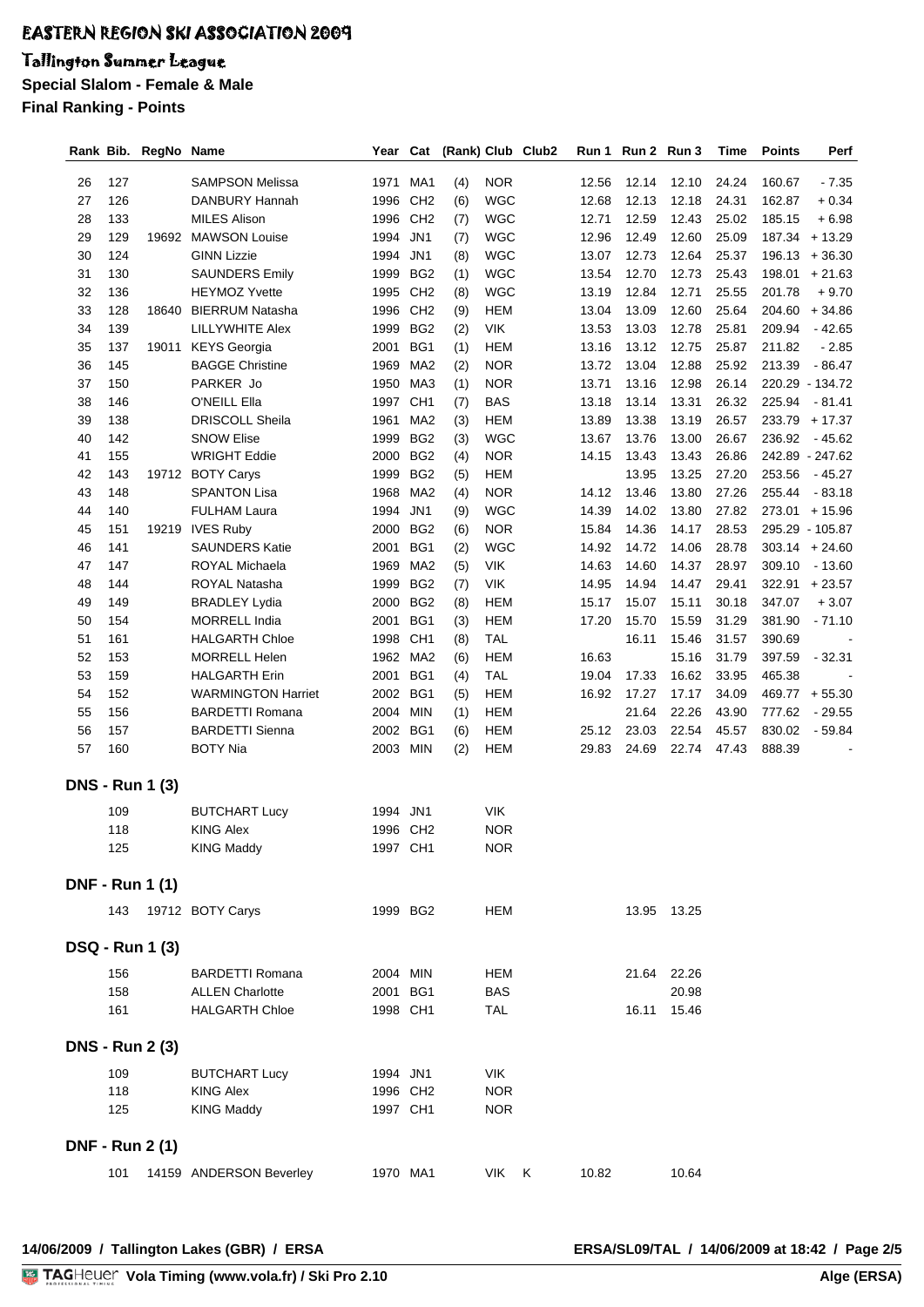## Tallington Summer League

**Special Slalom - Female & Male Final Ranking - Points**

|                |                | <b>DSQ - Run 2 (2)</b> |                            |          |          |      |            |            |       |       |       |       |        |                |
|----------------|----------------|------------------------|----------------------------|----------|----------|------|------------|------------|-------|-------|-------|-------|--------|----------------|
|                | 153            |                        | <b>MORRELL Helen</b>       |          | 1962 MA2 |      | <b>HEM</b> |            | 16.63 |       | 15.16 |       |        |                |
|                | 158            |                        | <b>ALLEN Charlotte</b>     | 2001 BG1 |          |      | <b>BAS</b> |            |       |       | 20.98 |       |        |                |
|                |                |                        |                            |          |          |      |            |            |       |       |       |       |        |                |
|                |                | <b>DNS - Run 3 (3)</b> |                            |          |          |      |            |            |       |       |       |       |        |                |
|                | 109            |                        | <b>BUTCHART Lucy</b>       | 1994 JN1 |          |      | <b>VIK</b> |            |       |       |       |       |        |                |
|                | 118            |                        | <b>KING Alex</b>           |          | 1996 CH2 |      | <b>NOR</b> |            |       |       |       |       |        |                |
|                | 125            |                        | <b>KING Maddy</b>          | 1997 CH1 |          |      | <b>NOR</b> |            |       |       |       |       |        |                |
|                |                | <b>DNF - Run 3 (1)</b> |                            |          |          |      |            |            |       |       |       |       |        |                |
|                |                |                        |                            |          |          |      |            |            |       |       |       |       |        |                |
|                | 105            |                        | <b>KOLTHAMMER Katie</b>    | 1992 JN2 |          |      | <b>VIK</b> | <b>VIK</b> | 11.17 | 11.12 |       |       |        |                |
|                |                |                        |                            |          |          |      |            |            |       |       |       |       |        |                |
|                |                |                        | === ERSA Boys and Men ===  |          |          |      |            |            |       |       |       |       |        |                |
| 1              | 10             |                        | 6864 GREEN Alexander       | 1978 MA1 |          | (1)  | BWP SC     |            | 9.00  | 9.17  | 9.04  | 18.04 |        | $0.00 + 16.76$ |
| 2              | 11             | 14921                  | <b>HUGHES Toby</b>         | 1992 JN2 |          | (1)  | <b>NOR</b> |            | 9.41  | 9.45  | 9.21  | 18.62 | 19.29  | $-2.00$        |
| 3              | 8              | 18629                  | <b>MOLLOY Daniel</b>       | 1993 JN1 |          | (1)  | <b>NOR</b> |            | 9.64  | 9.48  | 9.20  | 18.68 | 21.29  | $+2.03$        |
| 4              | 5              |                        | 18757 LUCIE-SMITH Ross     | 1993 JN1 |          | (2)  | WGC BAS    |            | 9.47  | 9.52  | 9.46  | 18.93 | 29.60  | $+16.50$       |
| 5              | 4              |                        | 18992 UPTON Ben            | 1994 JN1 |          | (3)  | WGC BSA    |            | 9.72  | 9.65  | 9.38  | 19.03 | 32.93  | $+15.65$       |
| 6              | 3              |                        | <b>DARRELL Mathew</b>      | 1992 JN2 |          | (2)  | <b>NOR</b> |            | 9.76  | 9.85  | 9.50  | 19.26 | 40.58  | $-14.11$       |
| $\overline{7}$ | $\overline{7}$ |                        | 19581 LENNARD-JONES Alex   | 1992 JN2 |          | (3)  | <b>NOR</b> |            | 9.92  | 9.67  | 9.65  | 19.32 | 42.57  | $-3.75$        |
| 8              | 1              |                        | <b>WAYLING Lloyd</b>       | 1995 CH2 |          | (1)  | <b>NOR</b> |            | 9.65  | 9.85  | 9.93  | 19.50 | 48.56  | $-2.75$        |
| 9              | 15             |                        | 18683 BAXTER Jody          |          | 1995 CH2 | (2)  | <b>NOR</b> |            | 10.05 | 9.89  | 9.77  | 19.66 | 53.88  | $-14.38$       |
| 10             | 16             |                        | <b>REIDY Alexander</b>     | 1994 JN1 |          | (4)  | <b>WGC</b> |            | 9.89  | 9.87  | 9.80  | 19.67 | 54.21  | $-19.65$       |
| 11             | 9              |                        | 14515 HOOD Andy            |          | 1963 MA2 | (1)  | <b>NOR</b> |            | 9.90  | 9.80  |       | 19.70 | 55.21  | $+39.18$       |
| 12             | 14             |                        | 18714 WAILES Andrew        | 1993 JN1 |          | (5)  | <b>VIK</b> |            | 10.13 | 10.08 | 9.85  | 19.93 | 62.86  | $+9.03$        |
| 13             | 17             | 14899                  | <b>MERCER Patrick</b>      |          | 1995 CH2 | (3)  | NOR BSA    |            | 10.14 | 10.14 | 9.93  | 20.07 | 67.52  | $-7.55$        |
| 14             | 26             |                        | 19132 HUTCHINGS Michael    | 1994 JN1 |          | (6)  | <b>WGC</b> |            | 10.28 | 10.17 | 10.10 | 20.27 | 74.17  | $-40.90$       |
| 15             | 6              |                        | 18813 WILLIAMS Marcus      |          | 1996 CH2 | (4)  | <b>NOR</b> |            | 10.39 | 10.17 | 10.18 | 20.35 | 76.83  | $+18.50$       |
| 16             | 13             |                        | <b>MOLLOY Paul</b>         | 1971     | MA1      | (2)  | <b>NOR</b> |            |       | 10.26 | 10.11 | 20.37 | 77.49  | $+22.29$       |
| 17             | 27             |                        | DE-WULF PETERS Oliver      | 1994 JN1 |          | (7)  | <b>NOR</b> |            | 10.47 | 10.31 | 10.13 | 20.44 | 79.82  | $-40.25$       |
| 18             | 18             |                        | <b>SMITH Benjamin</b>      | 1990 JN2 |          | (4)  | <b>BWP</b> |            | 10.73 | 10.44 | 10.05 | 20.49 | 81.49  | $-5.10$        |
| 19             | 36             |                        | <b>SPANTON Nicholas</b>    |          | 1967 MA2 | (2)  | <b>NOR</b> |            | 10.31 | 10.20 | 10.50 | 20.51 | 82.15  | $-64.26$       |
| 20             | 21             |                        | 19003 IVES Angus           | 1997 CH1 |          | (1)  | <b>NOR</b> |            | 10.35 | 10.40 | 10.34 | 20.69 | 88.14  | - 19.28        |
| 21             | 19             |                        | 19135 NORRIS John          |          | 1961 MA2 | (3)  | VIK.       |            | 10.47 | 10.31 | 10.47 | 20.78 |        | 91.13 - 11.41  |
| 22             | 22             |                        | 19005 NORRIS Kieran        |          | 1995 CH2 | (5)  | <b>VIK</b> |            | 10.52 | 10.79 | 10.39 | 20.91 | 95.45  | $-14.11$       |
| 23             | 43             |                        | <b>FINCH Stuart</b>        |          | 1995 CH2 | (6)  | <b>NOR</b> |            | 11.32 | 10.54 | 10.54 | 21.08 | 101.11 | $-78.11$       |
| 24             | 23             |                        | <b>TROUNG Foo</b>          |          | 1967 MA2 | (4)  | VIK        |            | 10.93 | 10.71 | 10.39 | 21.10 | 101.77 | $-10.62$       |
| 25             | 32             |                        | <b>GUYTON Ben</b>          | 1993 JN1 |          | (8)  | <b>NOR</b> |            | 11.01 | 10.56 | 10.57 | 21.13 | 102.77 | $-34.37$       |
| 26             | 37             | 19710                  | PENNING-LAMBERT Joshua     | 1998 CH1 |          | (2)  | <b>HEM</b> |            | 10.62 | 10.55 | 10.60 | 21.15 | 103.44 | $-44.79$       |
| 27             | 31             |                        | <b>AIKENS Christopher</b>  | 1992 JN2 |          | (5)  | <b>HEM</b> |            | 10.69 | 10.61 | 10.59 | 21.20 | 105.10 | $-24.72$       |
| 27             | 28             |                        | <b>WARRINGTON Ross</b>     |          | 1995 CH2 | (7)  | <b>BWP</b> |            | 10.70 | 10.62 | 10.58 | 21.20 | 105.10 | $-15.73$       |
| 29             | 29             |                        | <b>TRICKER Paul</b>        |          | 1978 MA1 | (3)  | <b>NOR</b> |            | 10.82 | 10.76 | 10.54 | 21.30 | 108.43 | $-13.33$       |
| 30             | 33             | 1080                   | <b>SMITH Michael</b>       | 1941     | MA3      | (1)  | BAS        | <b>BAS</b> | 10.81 | 10.70 | 10.62 | 21.32 | 109.09 | $-28.73$       |
| 31             | 39             |                        | 19317 MADDEN Alex          | 1998 CH1 |          | (3)  | <b>NOR</b> |            | 10.85 | 10.74 | 10.66 | 21.40 | 111.75 | $-43.74$       |
| 32             | 35             | 18661                  | <b>WARMINGTON Richard</b>  | 1997 CH1 |          | (4)  | <b>HEM</b> |            | 11.24 | 10.82 | 10.68 | 21.50 | 115.08 | $-29.76$       |
| 33             | 25             | 19711                  | PENNING-LAMBERT Matthew    | 1996 CH2 |          | (8)  | <b>HEM</b> |            | 10.94 | 10.84 | 10.71 | 21.55 | 116.74 | $+3.57$        |
| 34             | 30             |                        | <b>HARRIS Alexander</b>    |          | 1996 CH2 | (9)  | <b>VIK</b> |            | 11.08 | 10.95 | 10.62 | 21.57 | 117.41 | $-8.82$        |
| 34             | 20             |                        | 10372 ANDERSON Christopher |          | 1959 MA3 | (2)  | <b>VIK</b> | K          | 10.87 | 10.70 | 11.07 | 21.57 | 117.41 | $+11.31$       |
| 36             | 40             |                        | 18810 FENELEY Luke         | 1997 CH1 |          | (5)  | <b>NOR</b> |            | 11.24 | 10.82 | 10.93 | 21.75 | 123.39 | - 40.68        |
| 37             | 34             |                        | <b>REIDY Luca</b>          |          | 1996 CH2 | (10) | <b>WGC</b> |            | 10.87 | 10.94 | 10.91 | 21.78 | 124.39 | $-18.76$       |
| 38             | 42             |                        | 18467 WHITE Alex           | 1997 CH1 |          | (6)  | HEM K      |            | 11.17 | 10.88 | 11.16 | 22.04 | 133.04 | - 37.92        |
| 39             | 47             |                        | <b>WIGMORE Mathew</b>      |          | 1996 CH2 | (11) | <b>NOR</b> |            | 11.51 | 11.13 | 11.09 | 22.22 | 139.02 | - 62.53        |
| 40             | 46             |                        | 19713 BOTY Harry           |          | 1997 CH1 | (7)  | HEM        |            | 11.42 | 11.22 | 11.16 | 22.38 | 144.35 | - 56.69        |

**Rank Bib. RegNo Name Year Cat (Rank) Club Club2 Run 1 Run 2 Run 3 Time Points Perf**

**14/06/2009 / Tallington Lakes (GBR) / ERSA ERSA/SL09/TAL / 14/06/2009 at 18:42 / Page 3/5**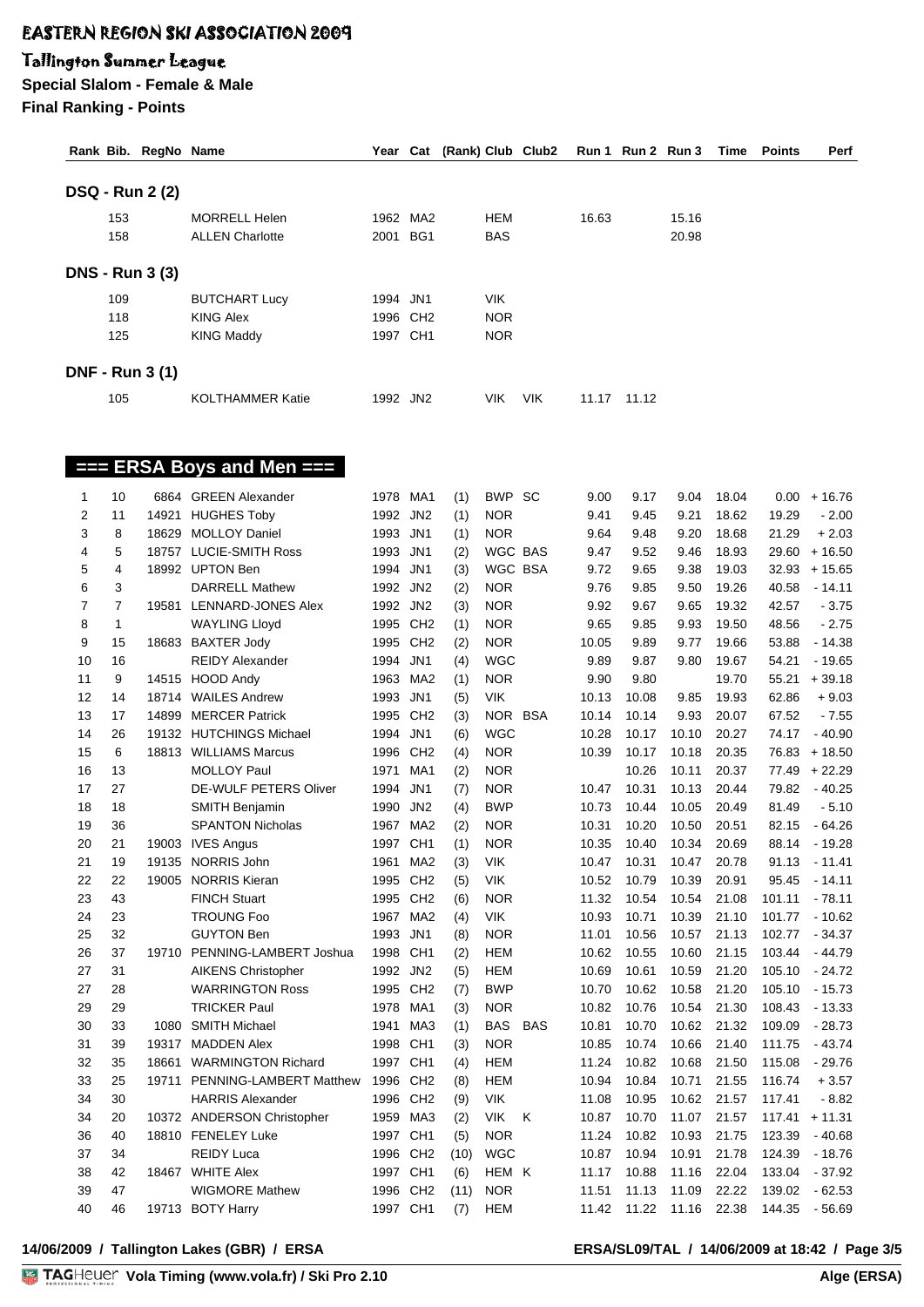# Tallington Summer League

**Special Slalom - Female & Male**

**Final Ranking - Points**

| Rank Bib. |                | RegNo Name             |                                          | Year                 | Cat                                |             |                          | (Rank) Club Club2 | Run 1          | Run 2 Run 3    |                | Time           | Points        | Perf                       |
|-----------|----------------|------------------------|------------------------------------------|----------------------|------------------------------------|-------------|--------------------------|-------------------|----------------|----------------|----------------|----------------|---------------|----------------------------|
|           |                |                        |                                          |                      |                                    |             |                          |                   |                |                |                |                |               |                            |
| 41<br>42  | 41<br>55       |                        | 18809 FENELEY William<br><b>LUCK Ben</b> | 1999<br>1998         | BG <sub>2</sub><br>CH <sub>1</sub> | (1)         | <b>NOR</b><br><b>NOR</b> |                   | 11.57<br>11.60 | 11.21<br>11.37 | 11.30<br>11.33 | 22.51<br>22.70 | 148.67        | - 17.91<br>154.99 - 100.94 |
| 43        | 45             |                        | <b>BOND-PRESTON Harry</b>                | 1997                 | CH <sub>1</sub>                    | (8)         | <b>NOR</b>               |                   | 12.36          | 11.62          | 11.29          | 22.91          | 161.97        | $-28.91$                   |
| 44        | 94             |                        | <b>AIKENS Matthew</b>                    | 1996                 | CH <sub>2</sub>                    | (9)<br>(12) | <b>HEM</b>               |                   | 12.09          | 11.54          | 11.71          | 23.25          | 173.28        | $-53.74$                   |
| 45        | 44             | 17977                  | <b>SCHOFIELD Connor</b>                  | 1997                 | CH <sub>1</sub>                    | (10)        | <b>HEM</b>               |                   | 12.13          | 11.72          | 11.65          | 23.37          | 177.27        | $-9.69$                    |
| 46        | 54             |                        | <b>MADDEN Jonathan</b>                   | 1967                 | MA <sub>2</sub>                    | (5)         | <b>NOR</b>               |                   | 12.31          | 11.91          | 11.61          | 23.52          | 182.26        | $-53.56$                   |
| 47        | 53             |                        | <b>WALL Jake</b>                         | 1993                 | JN <sub>1</sub>                    | (9)         | <b>VIK</b>               |                   | 11.96          | 11.66          | 12.50          | 23.62          | 185.59        | $-48.37$                   |
| 48        | 48             |                        | <b>CHILDS Lewis</b>                      | 1999                 | BG <sub>2</sub>                    | (2)         | <b>WGC</b>               |                   | 12.27          | 12.25          | 11.79          | 24.04          | 199.56        | $-13.23$                   |
| 49        | 56             |                        | <b>WILSON Geoffrey</b>                   | 1996                 | CH <sub>2</sub>                    | (13)        | <b>VIK</b>               |                   | 11.95          | 12.20          |                | 24.15          | 203.22        | $-52.81$                   |
| 50        | 49             |                        | PARSEY James                             | 1999                 | BG <sub>2</sub>                    | (3)         | <b>WGC</b>               |                   | 12.51          | 12.27          | 12.15          | 24.42          | 212.20        | $-8.33$                    |
| 51        | 58             |                        | <b>THATCHER Thomas</b>                   | 1996                 | CH <sub>2</sub>                    | (14)        | <b>WGC</b>               |                   | 12.96          | 12.61          | 12.26          | 24.87          | 227.16        | $-32.13$                   |
| 52        | 96             |                        | <b>HOPPE Simon</b>                       | 1970                 | MA1                                | (4)         | TAL                      |                   | 12.81          |                | 12.23          | 25.04          | 232.82        |                            |
| 53        | 65             |                        | <b>CUTHBERT Darryl</b>                   | 1996                 | CH <sub>2</sub>                    | (15)        | <b>VIK</b>               |                   | 13.42          | 12.65          | 12.52          | 25.17          | 237.14        | $-75.19$                   |
| 53        | 51             | 19131                  | <b>JUDD Michael</b>                      | 1998                 | CH <sub>1</sub>                    | (11)        | <b>WGC</b>               |                   | 12.70          | 12.49          | 12.68          | 25.17          |               | $237.14 + 11.03$           |
| 55        | 52             |                        | <b>PARSEY Michael</b>                    | 1997                 | CH <sub>1</sub>                    | (12)        | <b>WGC</b>               |                   |                | 12.60          | 12.62          | 25.22          | 238.80        | $+8.65$                    |
| 56        | 59             |                        | 1134 COOPER Douglas                      | 1951                 | MA3                                | (3)         | <b>BWP CHT</b>           |                   | 13.52          | 12.74          | 12.61          | 25.35          | 243.13        | $-18.68$                   |
| 57        | 68             |                        | <b>BINGHAM Jonathan</b>                  | 1999                 | BG <sub>2</sub>                    | (4)         | <b>BWP</b>               |                   | 13.22          | 12.79          | 12.71          | 25.50          |               | 248.12 - 101.41            |
| 58        | 57             |                        | COOPER Ron                               | 1946                 | MA3                                | (4)         | <b>BWP</b>               |                   | 13.38          | 12.90          | 12.61          | 25.51          | 248.45        | $-8.85$                    |
| 59        | 60             |                        | <b>DARRELL David</b>                     | 1960                 | MA <sub>2</sub>                    | (6)         | <b>NOR</b>               |                   | 13.19          | 12.85          | 12.68          | 25.53          | 249.11        | $-13.87$                   |
| 60        | 64             |                        | LUCK John                                | 1962                 | MA <sub>2</sub>                    | (7)         | <b>NOR</b>               |                   | 12.92          | 12.75          | 12.94          | 25.67          | 253.77        | $-51.43$                   |
| 61        | 70             |                        | <b>DALEY Dominic</b>                     | 1999                 | BG <sub>2</sub>                    | (5)         | <b>WGC</b>               |                   | 13.08          | 13.06          | 1:00.75        | 26.14          | 269.40        | $-87.87$                   |
| 62        | 61             | 18860                  | <b>WARMINGTON Nicholas</b>               | 1957                 | MA3                                | (5)         | <b>HEM</b>               |                   | 13.49          | 13.11          | 13.25          | 26.36          | 276.72        | $-0.58$                    |
| 63        | 69             |                        | <b>TROUNG Aaron</b>                      | 2001                 | BG1                                | (1)         | <b>VIK</b>               |                   | 13.49          | 13.35          | 13.70          | 26.84          | 292.68        | $-62.36$                   |
| 64        | 71             |                        | RINALDI-JONES Alex                       | 1999                 | BG <sub>2</sub>                    | (6)         | <b>BAS</b>               |                   | 14.34          | 13.45          | 13.48          | 26.93          | 295.68        | $-62.15$                   |
| 65        | 67             |                        | <b>BARDETTI Gianluca</b>                 | 1999                 | BG <sub>2</sub>                    | (7)         | <b>HEM</b>               |                   | 13.47          | 13.58          | 13.65          | 27.05          | 299.67        | $-24.94$                   |
| 66        | 62             |                        | <b>NEWELL George</b>                     | 1999                 | BG <sub>2</sub>                    | (8)         | <b>HEM</b>               |                   | 14.60          | 13.57          | 13.80          | 27.37          | 310.31        | $+18.55$                   |
| 67        | 63             |                        | <b>GODDARD Tom</b>                       | 1996                 | CH <sub>2</sub>                    | (16)        | <b>VIK</b>               |                   | 13.55          | 13.99          | 14.54          | 27.54          | 315.96        | $+11.62$                   |
| 68        | 78             |                        | <b>BRESKEL Bailey</b>                    | 1998                 | CH <sub>1</sub>                    | (13)        | <b>WGC</b>               |                   | 14.44          | 13.85          | 13.73          | 27.58          |               | 317.29 - 143.65            |
| 69        | 79             |                        | <b>PAYNE Arthur</b>                      | 2001                 | BG1                                | (2)         | <b>BAS</b>               |                   | 14.30          | 13.96          | 14.12          | 28.08          |               | 333.92 - 129.84            |
| 70        | 66             |                        | <b>NEWELL William</b>                    | 2001                 | BG1                                | (3)         | <b>HEM</b>               |                   | 14.19          | 13.94          | 14.92          | 28.13          | 335.59        | $+13.51$                   |
| 71        | 72             |                        | <b>BARDETTI Marco</b>                    | 1973                 | MA <sub>1</sub>                    | (5)         | <b>HEM</b>               |                   | 15.59          | 14.14          | 14.05          | 28.19          | 337.58        | $-54.78$                   |
| 72        | 75             |                        | <b>PAYNE George</b>                      | 1999                 | BG <sub>2</sub>                    | (9)         | <b>BAS</b>               |                   | 14.21          | 14.36          | 14.44          | 28.57          | 350.22        | $-83.51$                   |
| 73        | 74             | 19174                  | <b>BIERRUM Ewan</b>                      | 2000                 | BG <sub>2</sub>                    | (10)        | <b>HEM</b>               |                   | 15.31          | 14.88          | 14.28          | 29.16          | 369.84        | $-58.41$                   |
| 74        | 77             |                        | <b>CARUANA Kieran</b>                    | 2000                 | BG <sub>2</sub>                    | (11)        | <b>VIK</b>               |                   | 15.41          | 14.63          | 14.61          | 29.24          | 372.51        | $-84.27$                   |
| 75        | 76             |                        | <b>BRADLEY Stephen</b>                   | 1956                 | MA3                                | (6)         | HEM                      |                   | 15.43          | 14.90          | 15.16          | 30.06          | 399.78        | $-40.76$                   |
| 76        | 80             |                        | <b>BOND-PRESTON Jack</b>                 | 1999                 | BG <sub>2</sub>                    | (12)        | <b>NOR</b>               |                   | 15.65          | 15.90          | 15.63          | 31.28          | 440.35        | $-26.69$                   |
| 77        | 82             |                        | <b>BINGHAM Nicholas</b>                  | 2002                 | BG1                                | (4)         | <b>BWP</b>               |                   | 15.77          |                | 15.62 15.71    | 31.33          |               | 442.02 - 102.98            |
| 78        | 81             |                        | <b>IZZARD Charles</b>                    | 2000 BG2             |                                    | (13)        | HEM                      |                   | 16.46          | 16.34          |                | 15.64 31.98    |               | 463.64 - 37.51             |
| 79        | 84             |                        | <b>ALLEN George</b>                      | 2003 MIN             |                                    | (1)         | BAS                      |                   | 20.82          | 17.01          | 15.86          | 32.87          |               | 493.24 - 374.31            |
| 80        | 88             |                        | <b>GREETHAM Louis</b>                    | 1998 CH1             |                                    | (14)        | TAL                      |                   | 17.28          | 16.21          | 17.08          | 33.29          | 507.21        |                            |
| 81        | 83             |                        | <b>BOND-PRESTON Joe</b>                  | 2002 BG1             |                                    | (5)         | <b>NOR</b>               |                   | 18.34          | 18.12          | 17.91          | 36.03          |               | 598.34 - 253.66            |
| 82        | 95             |                        | <b>CHAMBERS Joe</b>                      | 1988 SEN             |                                    | (1)         | <b>TAL</b>               |                   | 18.43          | 17.83          | 19.50          | 36.26          | 605.99        |                            |
| 83        | 92             |                        | MAYMAN Adam                              | 2001 BG1             |                                    | (6)         | TAL                      |                   | 20.69          | 18.87          | 18.98          | 37.85          | 658.87        |                            |
| 84        | 86             |                        | <b>GREETHAM Olver</b>                    | 2001 BG1             |                                    | (7)         | <b>TAL</b>               |                   | 19.82          | 20.09          | 19.70          | 39.52          | 714.41        |                            |
| 85        | 89             |                        | WADLEY-JONES James                       | 2001 BG1             |                                    | (8)         | <b>TAL</b>               |                   | 21.99          |                | 22.03          | 44.02          | 864.08        |                            |
| 86        | 90             |                        | <b>HOPPE Sebastain</b>                   | 2002 BG1             |                                    | (9)         | <b>TAL</b>               |                   | 23.12          |                | 29.77          |                | 52.89 1159.09 |                            |
|           |                | <b>DNS - Run 1 (7)</b> |                                          |                      |                                    |             |                          |                   |                |                |                |                |               |                            |
|           | $\overline{c}$ |                        | <b>KING Clive</b>                        | 1965 MA2             |                                    |             | <b>NOR</b>               |                   |                |                |                |                |               |                            |
|           | 12             |                        | 13350 AKISTER Edward                     | 1991 JN2             |                                    |             | <b>NOR</b>               |                   |                |                |                |                |               |                            |
|           | 24             |                        | <b>STRICKLAND Philip</b>                 | 1965 MA2             |                                    |             | <b>VIK</b>               |                   |                |                |                |                |               |                            |
|           | 38             |                        | <b>STRICKLAND Oliver</b>                 | 1995 CH <sub>2</sub> |                                    |             | VIK                      |                   |                |                |                |                |               |                            |
|           | 50             |                        | <b>MORTON Richard</b>                    | 1995 CH <sub>2</sub> |                                    |             | HEM                      |                   |                |                |                |                |               |                            |
|           | 73             |                        | <b>KING Patrick</b>                      | 2001 BG1             |                                    |             | <b>NOR</b>               |                   |                |                |                |                |               |                            |
|           | 87             |                        | MAYMAN Jordon                            | 1997 CH1             |                                    |             | <b>TAL</b>               |                   |                |                |                |                |               |                            |